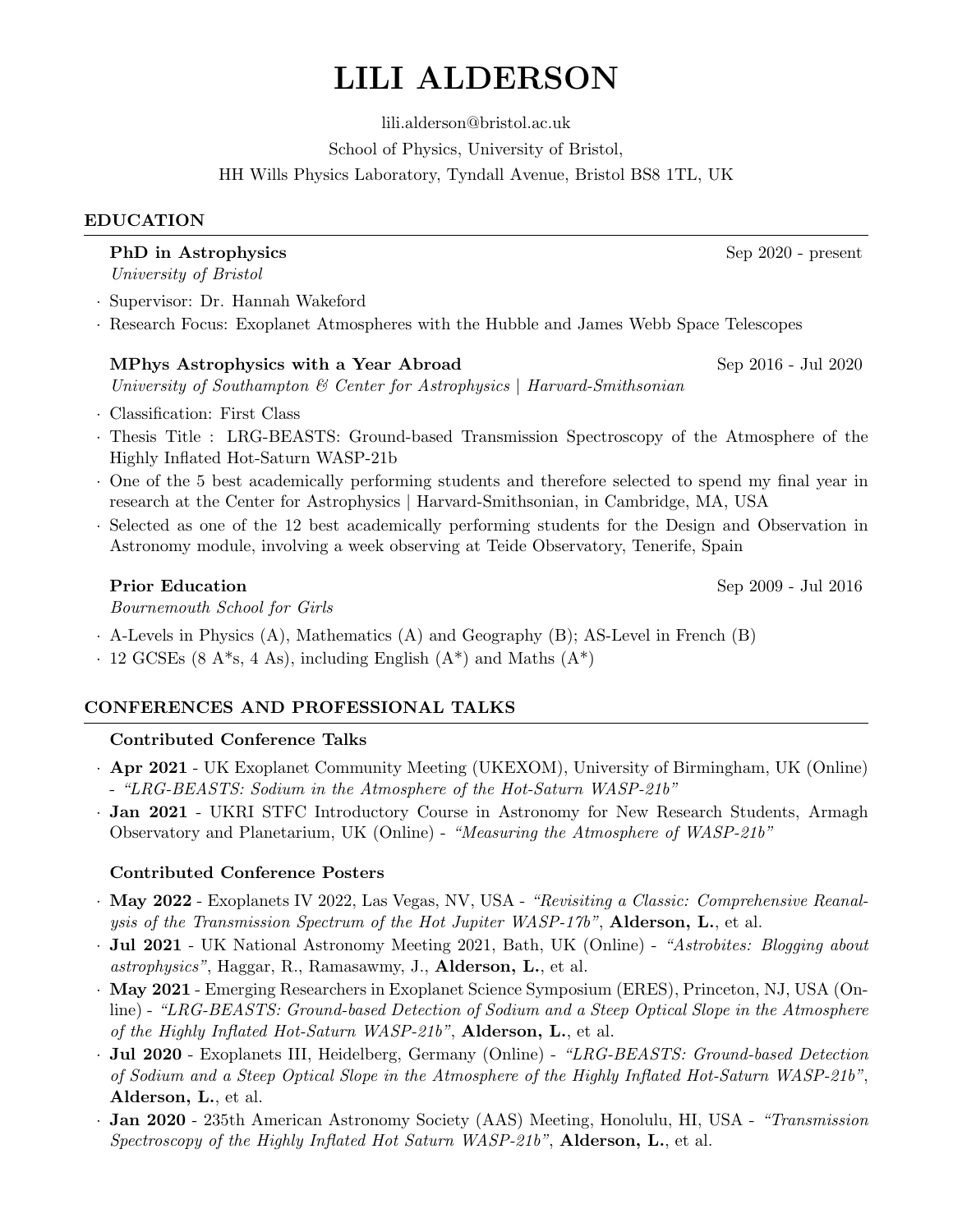#### Seminars and Colloquia

- · May 2022 Planetary Lunch, University of California: Santa Cruz, CA, USA (Online) "Revisiting a Classic: Comprehensive Reanalysis of the Transmission Spectrum of the Hot Jupiter WASP-17b"
- · Apr 2022 CIERA Science Happy Hour, Northwestern University, IL, USA (Online) "Revisiting a Classic: Comprehensive Reanalysis of the Transmission Spectrum of the Hot Jupiter WASP-17b"
- · May 2020 Exoplanet Presentation Seminar Series, Center for Astrophysics | Harvard-Smithsonian, MA, USA (Online) - "LRG-BEASTS: Ground-based detection of Na and aerosols in the atmosphere of WASP-21b"
- May 2020 STARGATE Collaboration Seminar (Online) "LRG-BEASTS: Ground-Based Transmission Spectroscopy of the Highly Inflated Hot Saturn WASP-21b"

#### PREVIOUS ACADEMIC PROJECTS

#### Characterising Exoplanet Atmospheres Sep 2019 - Jul 2020

Center for Astrophysics | Harvard-Smithsonian

- · Worked to characterise the atmosphere of the exoplanet WASP-21b via transmission spectroscopy.
- · Extensive use of Python to reduce and fit transit light curves and atmospheric models
- · Work formed my master's thesis, and was published in MNRAS

# Undergraduate Observational Astronomy Project March - March - May 2018

University of Southampton & Teide Observatory

- · Organised 6 nights of observations for 12 undergraduate students, operating a variety of telescopes to take data for my own and other projects
- · Data used to calculate the total and surface area normalised Star Formation Rates (SFR) of late-type spiral galaxies to analyse how SFR changes with galaxy spirality.
- · Work presented as both a report and in a poster presentation session to PhD students and academics at the University of Southampton.

#### Gamma Ray Telescope Design March 2018

Universidad de La Laguna, Tenerife, Spain

- · Co-project manager of a team of eight undergraduate and masters students from University of Southampton, Universidad de La Laguna and University College Dublin, designing a gamma ray telescope to study nucleosynthesis in supernovae
- · Responsibilities as co-project manager included ensuring team stuck to deadlines and preparing team for daily assessment meetings
- · Personal tasks included selecting target supernovae and assessing the sensitivity of the design.
- · Work presented as a final presentation to university staff and other project teams.

# TEACHING AND OUTREACH

#### Member of Astrobites Collaboration Jan 2021 - present Astrobites.org

- · Regular writer and editor of astrophysics research paper summaries aimed at undergraduate students.
- For a full summary please see [here.](https://docs.google.com/document/d/1b-H2dhl_Y6ma-HFzIcIiE4-NfJyztdRePT9Lmp7L3io/edit?usp=sharing) 3 of my articles have been selected by AAS Nova for feature.
- · Member of the Scheduling and Diversity, Equity and Inclusion [Committees.](https://astrobites.org/about/)

# Astrophyiscs Postgraduate Student Representative Oct 2020 - present

#### University of Bristol

· Regular attendance at Physics Postgraduate Staff-Student Liaison Committee meeting, representing astrophysics postgraduate students to the wider graduate school community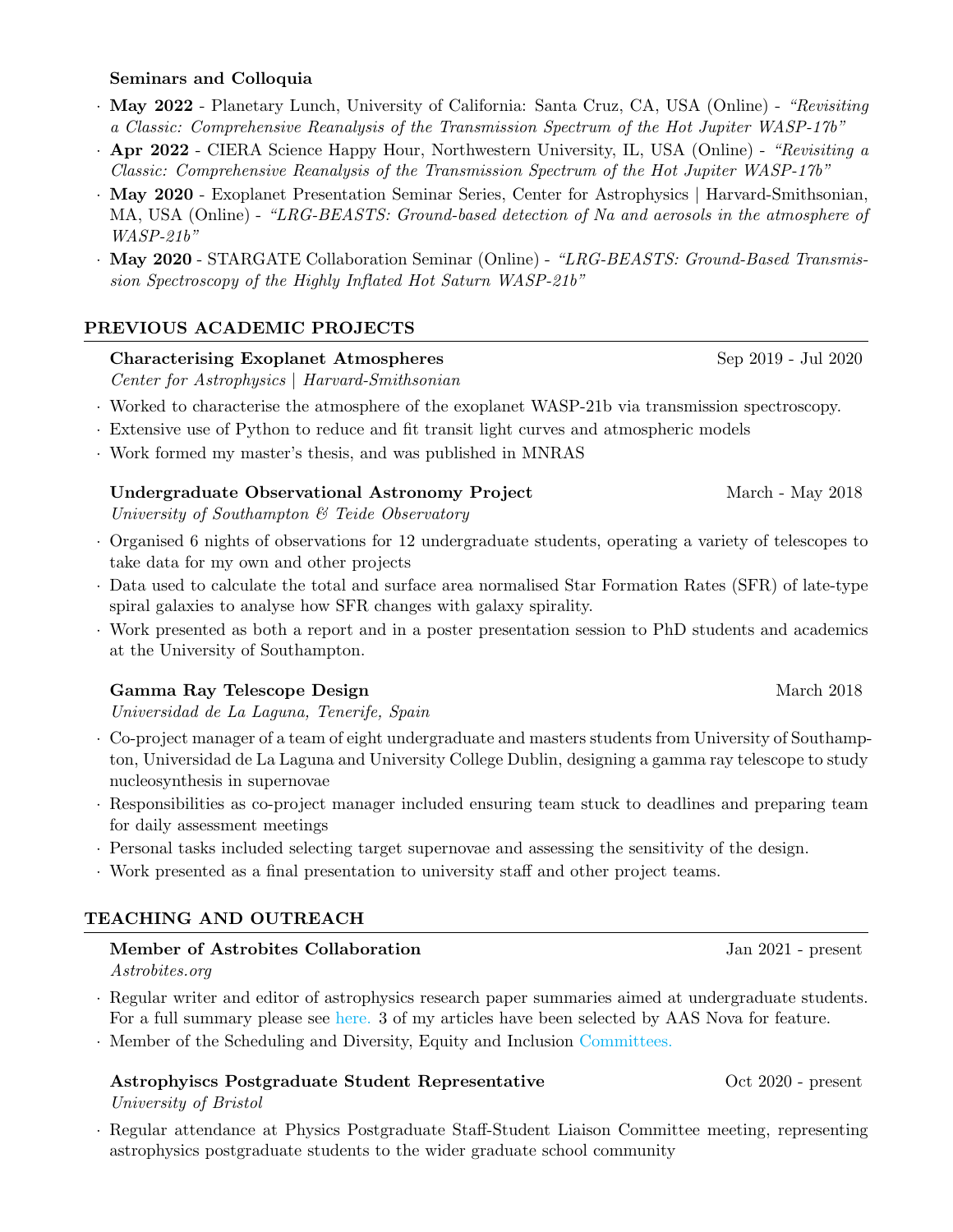### Teaching Support Assistant Contract Contract Contract Oct 2020 - present

University of Bristol

- · PHYS10600 Stars & Planets, 1st Year undergraduate course
- · PHYS24010 Cosmology 201, 2nd Year undergraduate course

# Student Ambassador Jul 2019 University of Southampton

- · Gave subject talks at university open days to audiences of up to 400 prospective students and parents
- · Gave tours of the Physics facilities and rooftop observatory to groups of up to 20 visitors
- · Held "Virtual Open Day" webinar presentations along with academic staff
	- Student President of the School of Physics and Astronomy Jun 2018 Jul 2019 University of Southampton
- · Elected by peers to oversee student-staff relations, managing a team of 12 course representatives
- · Organised Staff-Student Liaison Committee meetings to address and resolve issues raised within courses, alongside weekly meetings with the Director of Programs of the school
- · Surveyed students on a range of issues, presenting results to academic and administrative staff

# PROFESSIONAL ACTIVITIES & SERVICES

- · 2022-Present Organiser of University of Bristol Planetary Journal Club
- · 2022-Present Member of Astrobites Scheduling Committee
- · 2022-Present Member of Astrobites Diversity, Equity and Inclusion Committee
- · 2022 Session Organiser at National Astronomy Meeting, Warwick
- · Journals Refereed: MNRAS
- · Professional Memberships: RAS (2020-)

# ATTENDED WORKSHOPS

- · Transiting Exoplanet Community ERS Pre-Launch Theory Webbinar, Online, Jul-Aug 2021
- · Transiting Exoplanet Community ERS Pre-Launch Data Hackathon, Online, Jun 2021
- · UKRI STFC Introductory Course in Astronomy for New Research Students, Armagh Observatory and Planetarium, UK (Online), Jan 2021
- · Introductory Astrobiology, The Open University, UK, (Online), Nov 2020

#### AWARDS

- · 2021 2nd Place, Best Student Contribution Presentation, UKRI STFC Introductory Course in Astronomy for New Research Students, Armagh Observatory and Planetarium
- 2020 Most Outstanding Performance on an MPhys Degree, School of Physics and Astronomy, University of Southampton
- · 2020 Best Project by a Year Abroad / Final Year Research Finalist School of Physics and Astronomy, University of Southampton
- · 2019 Faculty Academic Rep Award, University of Southampton Student Union Academic Awards